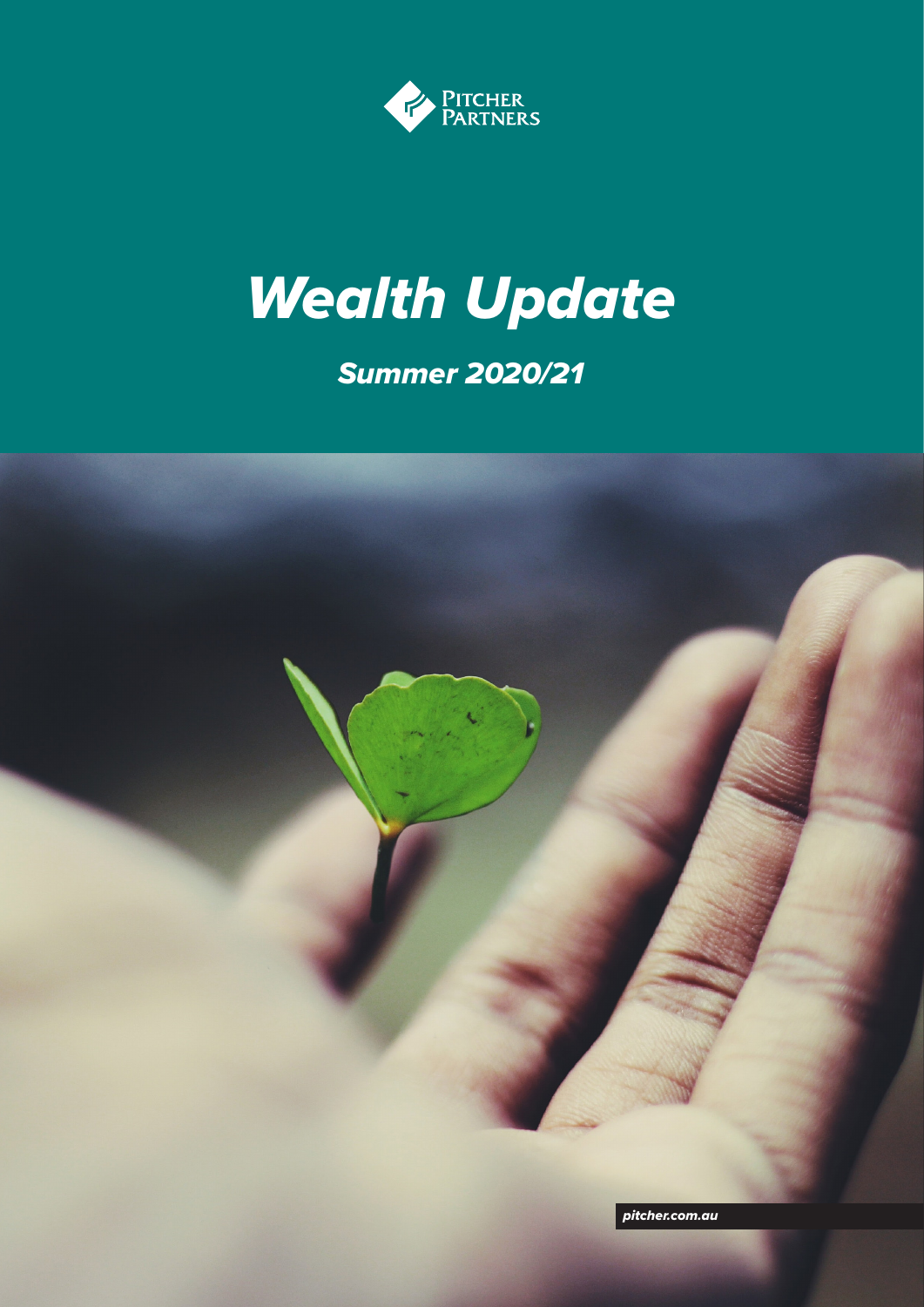## *Summer 2020/21*

Welcome to our latest Wealth Management Update.

This edition covers the following topics:

- The economics behind low interest rates
- Prospective portfolio returns in a low interest rate world
- Child superannuation contributions

## *The economics behind low interest rates*

We are often asked why interest rates are so low, what is a negative interest rate and when will rates rise again. In this article we explain the economics behind low interest rates, consider what the Reserve Bank of Australia is aiming to achieve and explore whether interest rates are likely to rise again in the near-term. We have attempted to explain the core factors at play while keeping it easy to understand, however if you have any questions please don't hesitate to contact us. It's also worth noting that there's different views on the way the economy works so some may disagree with our view on the world.

### Nirvana

To begin with, it's worth considering what an ideal economy is likely to look like. This "nirvana" is an economy where inflation is relatively stable, most people can find gainful employment and economic growth improves our collective living standard. People can obtain the goods and services they require at prices they can afford, while still generating a profit for the companies they purchase from. Stable inflation and sustainable profit incentivise businesses to continue investing in new projects, which provides jobs to the workforce. Additionally, the local currency (Australian dollar) is relatively stable, balancing our purchasing power for imports while remaining an attractive producer for other countries to purchase from (our exports).

### Economic shocks

Economic shocks are typically unforeseen events that have a wide-spread impact and move the economy away from the above described "nirvana". These shocks can come from any number of sources with recent examples being:

- **• Global Financial Crisis:** a string of worldwide financial vulnerabilities that were exposed by a housing price correction in the US.
- **• COVID-19:** a global pandemic resulting in closures to large parts of the real economy, job losses and large falls in investment markets.

### Result

The impact of an economic shock can be wide-reaching and varies depending on the cause, however the overall uncertainty has detrimental outcomes. Each of which feeds into the other and can be self-perpetuating (a downward spiral):

- Investors simultaneously move from assets such as shares and property, into more stable investments, such as bank deposits and government bonds, causing a sharp fall in investment markets.
- Businesses are cautious about the future and seek to reduce wage costs (job losses) and cut spending on new projects.
- Consumers, now feeling less wealthy and uncertain about job security, begin spending less and saving more … and the cycle continues.

#### What action does a Government take?

The Government (hopefully) steps in using two key measures:

- **• Fiscal policy:** To stimulate the economy, the Government takes steps such as:
	- Spending on new projects including infrastructure, healthcare or education. This creates jobs and wages, giving consumers confidence to begin spending again.
	- Reduces taxes to allow workers and business to retain more of the money they earn, increasing take-home income and encouraging spending.
	- Increasing Government payments as seen recently with job-keeper and job-seeker payments.
- **• Monetary policy:** Broadly this takes two forms:
	- The Reserve Bank (known as Central Bank) reduces the "cash rate". This is the more common approach and the focus of this article.
	- More recently, the less traditional approach of quantitative easing.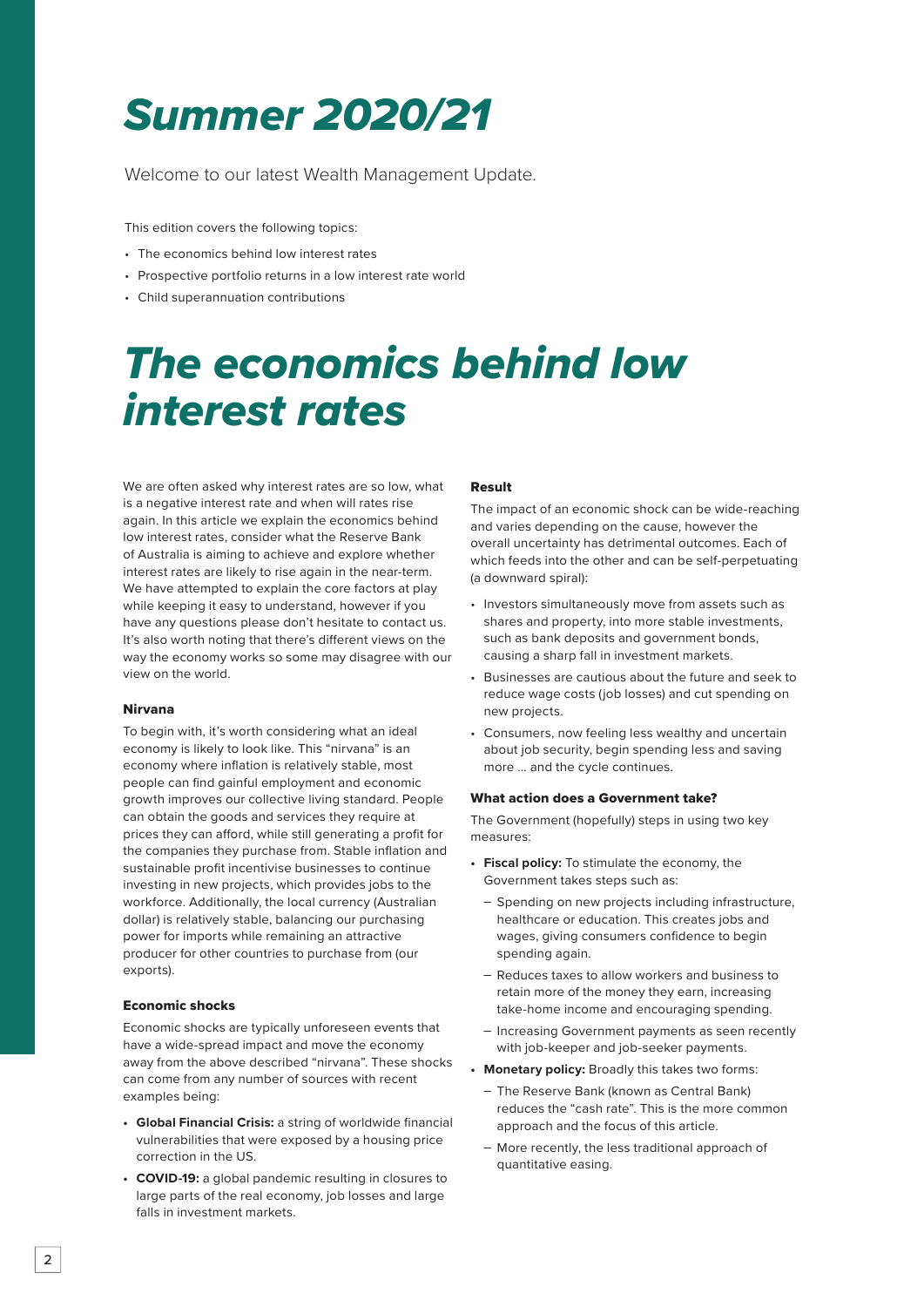### *The economics behind low interest rates (cont.)*

### The Reserve Bank of Australia (RBA)

To explain why interest rates are low, I'm going to focus on the "cash rate" in this article. The cash rate is known as the official interest rate and is controlled by the central bank, which in Australia is the RBA. Broadly speaking, the RBA's primary objectives are to keep Australia in that nirvana situation described initially:

- Stable inflation and Australian dollar (relative to trade partners)
- Low unemployment
- Growth to improve the prosperity and welfare of Australians

Setting the cash rate is one of the RBA's key tools to achieve its objectives. The cash rate influences the economy in several ways:

- Interest rates on saving (bank deposits) and borrowing (loans)
- Asset prices i.e. houses, shares or your super fund value
- Exchange rate
- Expectations and confidence

For each point, I've provided a simplified explanation of the impact of lower interest rates below.

### **1. Saving and borrowing**

**Savers:** The return you receive from saving money in a bank account is much lower. This disincentivises saving and it is hoped that consumers instead spend their money, which stimulates the economy.

**Borrowers:** The cost of a personal loan or credit card spending is reduced, further increasing the likelihood that people will buy that new car, handbag or television. Businesses may choose to borrow to fund a new project, which creates new jobs in the process. Again, this increases economic activity.

### **2. Asset prices**

Consider a stock that pays a 4.5% dividend yield, an investment property that pays a 3.5% rental yield and a bank deposit that pays a 2% interest rate. If bank deposit rates are then reduced to 1%, more people will choose to buy stocks and property for the higher yield. The increased demand pushes share prices and property prices higher, including your super fund value which owns these. Existing asset owners begin to feel wealthier, which increases the likelihood that they will spend money in the economy.

### **3. Exchange rate**

Hypothetically, if the interest rate in the US is 3% and the interest rate in Australia is 2%, large international investors would prefer to move their money to the US to achieve a higher return. To do this they need to buy US dollars and sell Australian dollars, reducing the demand for Australian dollars and leading to a lower exchange rate.

The lower exchange rate reduces the cost to Americans of buying Australian goods, so they may choose to buy more Australian produced goods and services. With a lower exchange rate, Australian exports should increase and imports decrease, creating a positive flow of money into the Australian economy through local businesses that provide jobs to Australian people.

### **4. Confidence**

Low rates imply that the interest cost of loans and debt is reduced. This is hoped to boost business confidence that they will profit by borrowing to invest in new projects and encourage consumers to spend rather than save or repay debt. The RBA can broadcast its expectations on future interest rates to provide additional certainty on the future path of interest rates, making the future less of an unknown.

### Should we be worried about "negative interest rates"?

Our commercial banks (CBA, Westpac, ANZ, etc.) can deposit their excess money with the RBA and receive interest in return, similar to your own bank deposits. If the RBA's interest rate was to be below zero, every deposit with the RBA would cost the commercial bank money. Thus, a negative interest is intended to encourage commercial banks to lend money to businesses and consumers, where they receive a higher return than putting the money with the RBA. To date, banks have been reluctant to move to negative interest rates on consumers bank accounts. The effectiveness of negative interest rates remains debated among economists. The RBA has at times ruled out negative rates in Australia, but it has occurred in parts of the world.

The *real interest rate* should be of more concern to savers, that is the nominal interest rate (interest rate on your bank deposit) minus the rate of inflation. As the RBA forecasts inflation to be 1% over the next 12-months, money invested in a bank deposit with interest rate of less than 1% has negative real interest rate. This means the bank deposit is losing its purchasing power, or put another way, the return is not keeping pace with the increasing cost of living.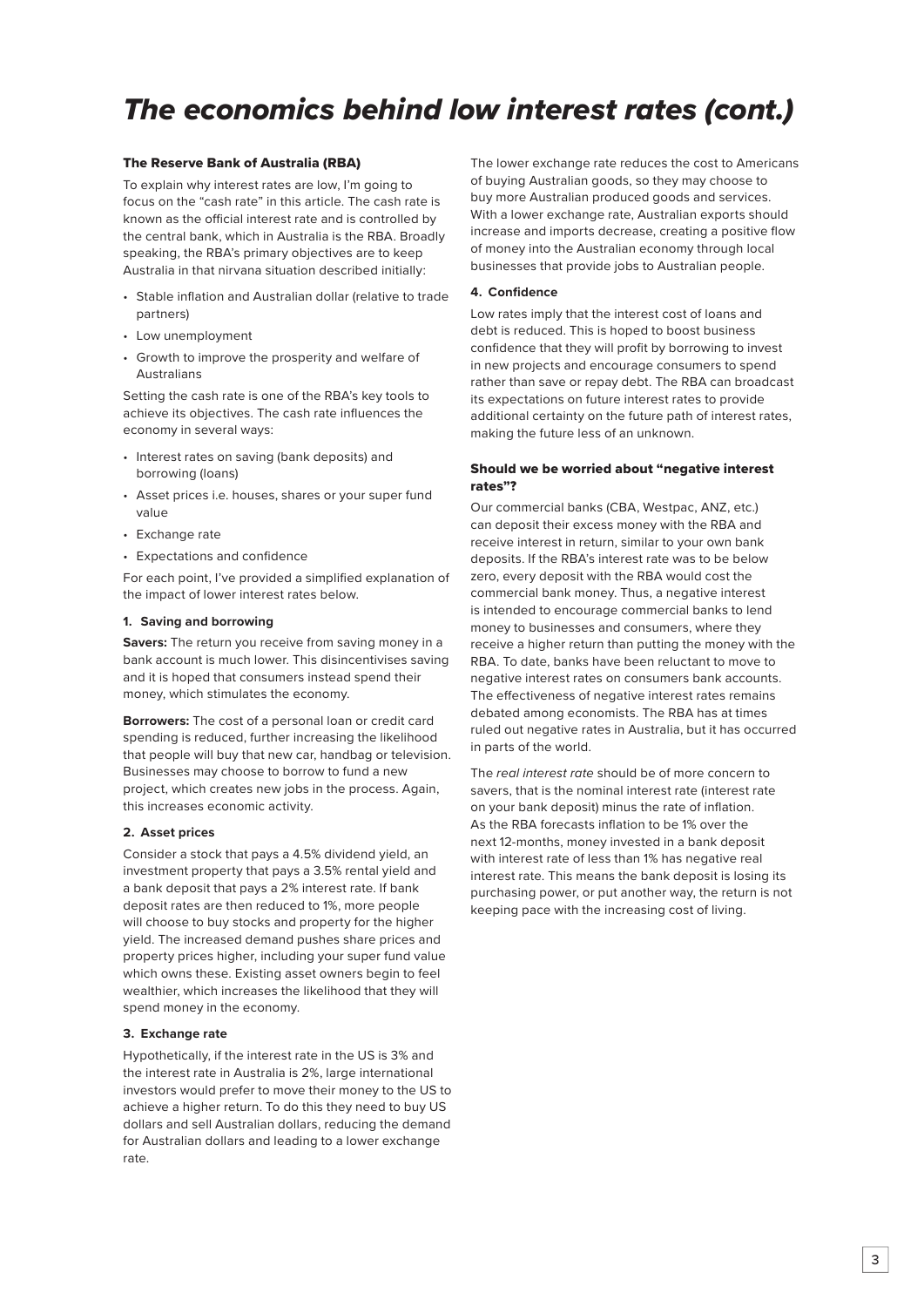### *The economics behind low interest rates (cont.)*

### Conclusion

Reducing interest rates is a measure undertaken by the RBA to boost the economy. The aim is to move back toward a lower unemployment level and a sustainable environment where Australians enjoy economic prosperity and a high quality of life. The RBA has flagged its intent to keep interest rates low for the foreseeable future and for as long as it deems necessary. Before the RBA lifts the cash rate, we would expect to see increasing confidence levels, lower unemployment, wage growth and confidence that inflation is sustainably within the RBA's target band of 2-3% p.a.

Retirees can be negatively impacted by low interest rates if their life savings are held in bank deposits generating a substantially lower return then past years. Retirees can look toward investment markets to generate a higher level of income and overall return. However, there is no free lunch in investing: higher return comes with higher risk and I'd be sceptical of anyone suggesting otherwise. Understand the risks you take and diversify your asset base to protect your financial position from unforeseen events. Importantly, understand your cash flow requirements and ensure you have sufficient liquidity to meet this. Seeking professional advice is always recommended.



**By Andrew Wilson,** Principal | Wealth Management p. +61 2 9228 2455 e. a.wilson@pitcher.com.au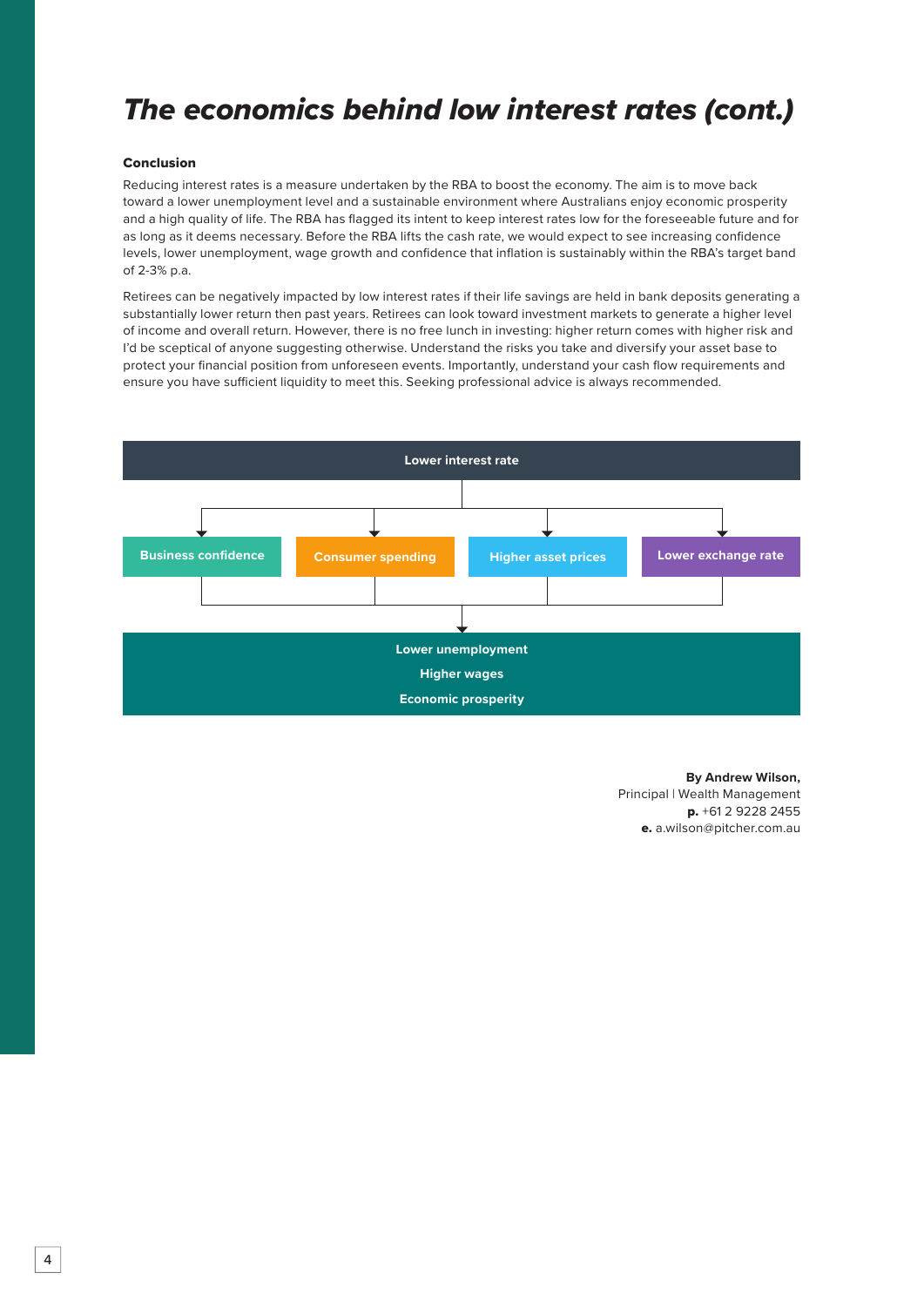## *Prospective portfolio returns in a low interest rate world*

### **Background**

Interest rates plumbed new lows in November with a further cut to the official rate of 15 basis points to a level of 0.1%. The accompanying statement from the Reserve Bank of Australia (RBA) noted that, as employment and inflation expectations (and by extension, wage growth) over the next few years are muted, monetary and fiscal support is expected to be required for some time, leading to interest rates being kept on hold for at least three years. This view was re-affirmed in December's RBA statement, which accompanied the monetary policy decision to leave interest rates unchanged at the effective lower bound of 0.1%.

#### The shift to a lower for longer interest rate environment

This very low interest rate outlook has significant implications for prospective asset class returns over the next few years. Whilst supportive of equity prices, low interest rates are a headwind for investors with defensive risk profiles. The returns of defensive asset classes have been historically attractive as can be seen in Table 1, where returns across various asset classes are shown over a period of three decades (\$10,000 is assumed to have been invested on 1 July 1990 and the accumulated asset value is the value as at 30 June 2020).

| <b>Asset class</b>          | <b>Compounded Annual</b><br><b>Return</b> | <b>Accumulated Asset</b><br><b>Value</b> |
|-----------------------------|-------------------------------------------|------------------------------------------|
| <b>Australian shares</b>    | 8.9%                                      | \$130.457                                |
| <b>International shares</b> | 7.3%                                      | \$82.969                                 |
| <b>US shares</b>            | 10.3%                                     | \$186.799                                |
| <b>Australian bonds</b>     | 7.7%                                      | \$93.545                                 |
| <b>Listed property</b>      | 7.8%                                      | \$95.395                                 |
| Cash                        | 5.1%                                      | \$44,172                                 |

Table 1: Accumulated value of \$10,000 invested across asset classes in 1990 for 30 years with no acquisition costs and all income reinvested. Source: Vanguard.

An investor with a "balanced" risk profile would typically have an asset allocation, which is likely to not be very different from that shown in Table 2.

| <b>Balanced profile</b>     | <b>Compounded Annual</b><br>Return |
|-----------------------------|------------------------------------|
| <b>Australian shares</b>    | 30%                                |
| <b>Listed property</b>      | 10%                                |
| <b>International shares</b> | 20%                                |
| <b>Australian bonds</b>     | 15%                                |
| <b>Cash and TD's</b>        | 25%                                |

Table 2: Example of a Balanced Asset Allocation.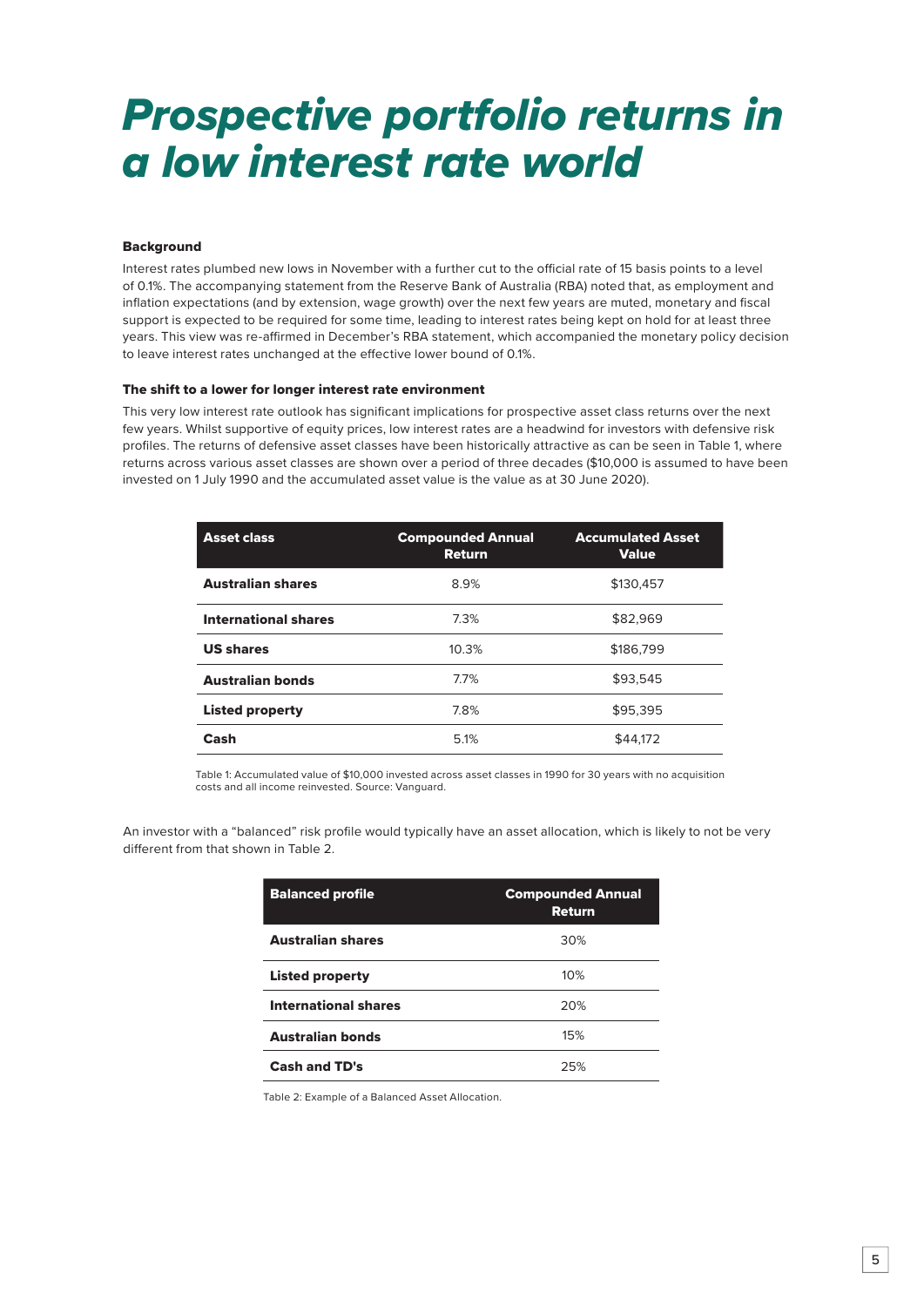### *Prospective portfolio returns in a low interest rate world (cont.)*

The investor with such a balanced asset allocation would have seen an annualised return of 7.34% over the past three decades (this assumes that the asset allocation is performed only in 1990 and not changed or rebalanced over the subsequent 30 years). Not only have interest rates been brought to the lower bound by central banks across the globe, guidance around interest rate expectations has been clear that these low rates will remain in place for many years. This sustainability of low rates will be dictated by subdued inflation readings and continued labour market weakness. Should the labour market strengthen over the medium term so as to induce wage growth, which in turn leads to improved consumer sentiment and a sustained boost to household spending, inflation expectations would eventually need to be reset higher, which is likely to ultimately lead to an increase in interest rates.

### Prospective returns over next decade

In the absence of higher interest rates globally, returns from traditionally defensive assets such as bonds, cash and fixed interest are likely to remain low over the next 3-5 years, with the possibility that rates remain well below longer term averages for the best part of the next decade. The balanced investor in our example will likely see negligible returns for the defensive component (40% of the portfolio) of their portfolio. The portfolio return of 5.34% under this scenario is effectively 2% lower than that obtained on an annual basis over the past 30 years (assuming Australian bonds return 2% and cash and term deposits return 0.5% over the next decade). This negative impact would be mitigated to a certain extent by the probable higher return obtained in the equities market as equities are likely to be aided by (i) the ever-increasing search for yield and (ii) the uplift obtained to their Net Present Value (NPV). However, the expected returns on a balanced portfolio are likely to remain lower than those seen in the past.

The investment outcomes for more conservative investors is even more significant. With over half of the portfolio for these investors being allocated to defensive assets, the contribution from the growth assets will drive overall returns. Investment selection for such investors will be even more important than it has for many years.

#### Conclusion

Low interest rates globally are likely to pressure returns from defensive components of investors' portfolios over the short to medium term. Whilst positive for prices of growth assets, more conservative investors have a relatively small allocation to such assets. Under these circumstances investors will need to carefully consider whether they are prepared to accept potentially lower returns or take on more risk.

> **By Dr Riccardo Biondini,** Investment Analyst | Wealth Management p. +61 2 8236 7856 e. riccardo.biondini@pitcher.com.au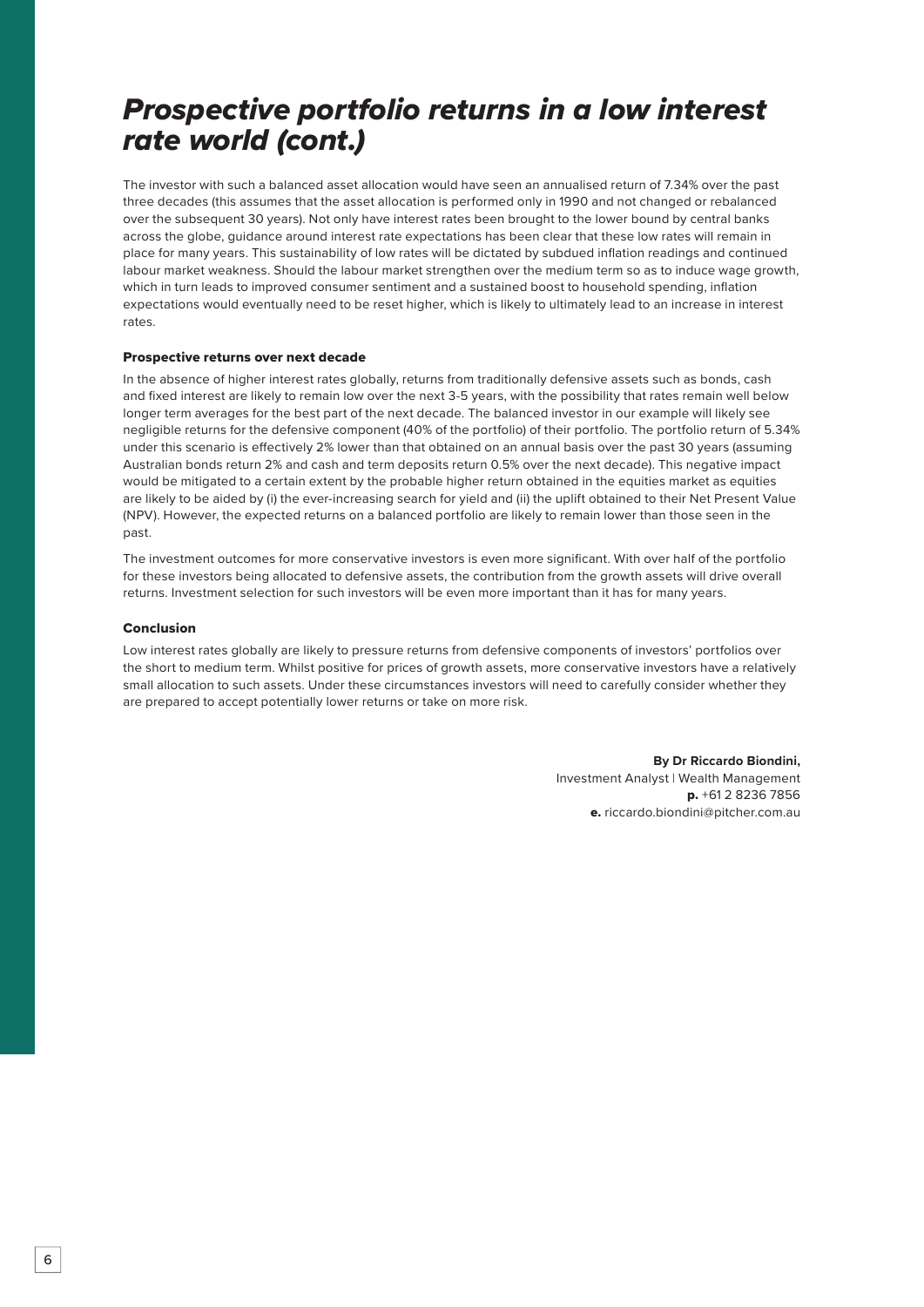## *Child superannuation contributions*

Child superannuation contributions strategies are often dismissed due to the very long time it takes before the funds can be accessed. In this article, we explore if contributions can be made and whether they are worthwhile.

### Can my children make contributions to super?

Superannuation regulations permit a super fund to accept contributions for children under age 18 without restriction, regardless of their employment status. In practice many funds impose restrictions on minors opening superannuation accounts on the basis that minors lack contractual capacity, unless there is an employment arrangement.

Self managed super funds (SMSF's) can also face logistical difficulties. This is because all members of a SMSF must also be trustees. In the case of a corporate trustee, each director of the company is a member of the fund and each member of the fund is a director of the company. Minors are considered to be under a legal disability and cannot be a trustee of a SMSF or a director. However, this issue can be easily overcome if a parent or guardian acts in that capacity on their behalf.

### Can my children make tax deductible contributions to super?

Children under age 18 can only make personal concessional (tax deductible) contributions if they have earned income from employment or from carrying on a business. This means that minors that receive trust distributions from wealthy families can't reduce their assessable income (from penal tax rates) by making a tax-deductible contribution.

If you're aged under 18, you are subject to the same caps or limits on your super contributions as an adult. The concessional contributions cap is \$25,000 and the non-concessional contributions cap is \$100,000 (or \$300,000 over a three-year period if you use the 'bring-forward' rule).

### Can parents/grandparents make contributions for their children/grandchildren?

A fund may accept contributions made in respect of a member who is under age 18. These can include contributions by parents or grandparents. Contributions made by anyone other than the child or their employer are treated by the fund as a non-concessional contribution. The contributor cannot claim a tax deduction or tax offset for the contribution.

Contributions made on behalf of a child count towards the child's contribution limits and not those of the contributor.

### Are employers required to pay employees under the age of 18 super?

Australian employers are required to pay employees under the age of 18 the compulsory 9.5% Super Guarantee on top of that person's wages, if the employee earns more than \$450 (before taxes) in a calendar month and works more than 30 hours per week.

### Should I consider gifting money to my children/ grandchildren so they can put money into super?

Now that we have established that contributions by minors can be made, the question then turns to should contributions be made.

Preservation rules means that super cannot be accessed by a child until they meet a condition of release. As legislation is currently structured, this is likely to be retirement after reaching age 60. This longtime horizon often precludes super as being a viable strategy given that the child will have more pressing needs earlier in their adult life, such as housing and living expenses.

Nevertheless, the power of compounding is significant over long time horizons and so starting super contributions early in life can provide your children/ grandchildren with compelling retirement outcomes.

| <b>Contribution at age 15</b> | Post tax return % p.a | <b>Future Value (at age 60)</b> | <b>Present Value (in</b><br>today's dollars) |
|-------------------------------|-----------------------|---------------------------------|----------------------------------------------|
| \$100,000                     | 8.0%                  | \$3,192,045                     | \$1,309,377                                  |
| \$100,000                     | 7.0%                  | \$2,100,245                     | \$861,513                                    |
| \$100,000                     | 6.0%                  | \$1,376,461                     | \$564,620                                    |

*Note:* Present value assumes an average long term inflation rate of 2%pa.

Please contact your adviser to discuss suitability for your child/grandchild's circumstances.

**By Martin Fowler**, Partner | Wealth Management p. +61 2 8236 7776 e. martin.fowler@pitcher.com.au